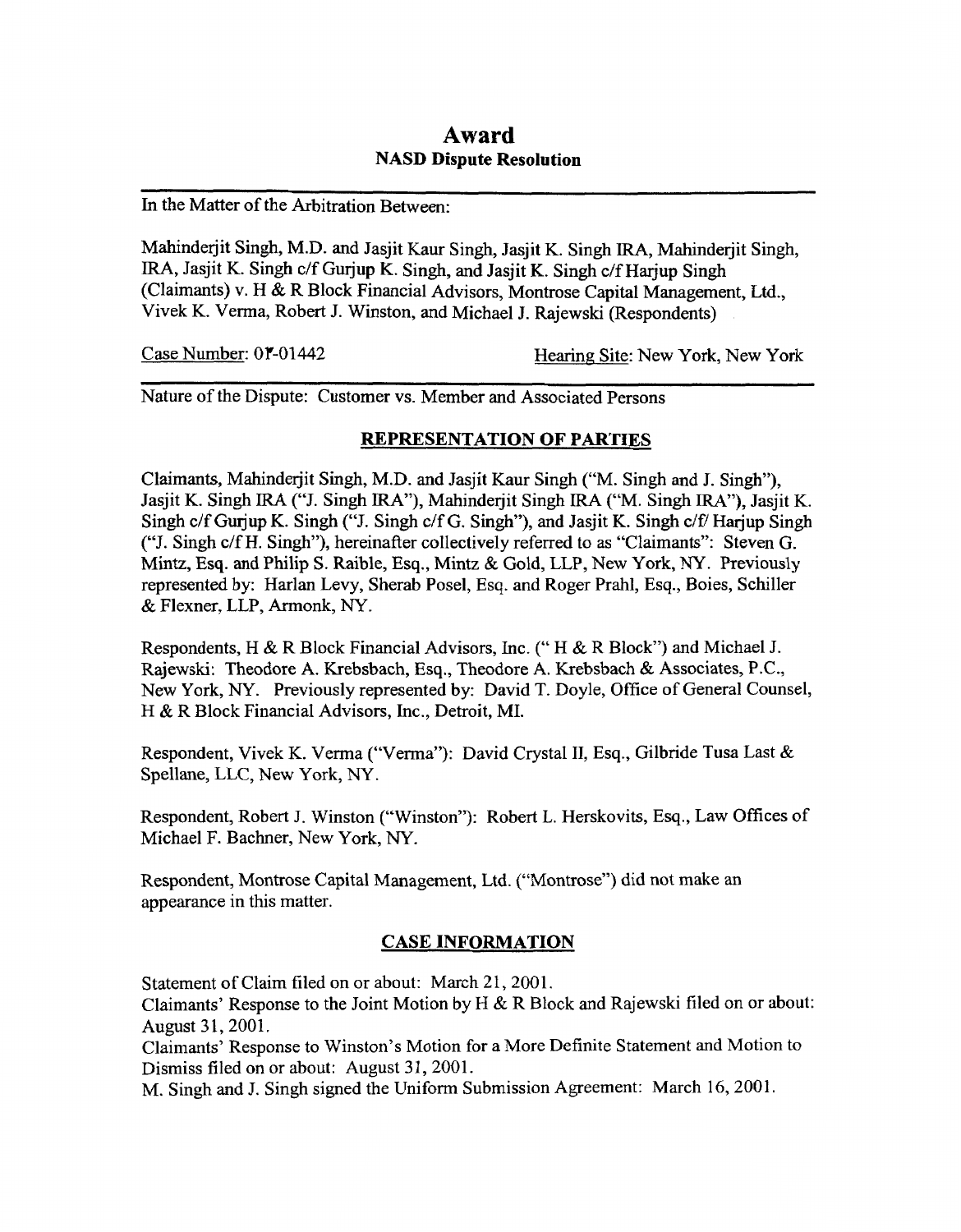J. Singh IRA signed the Uniform Submission Agreement: May 25,2001.

M. Singh IRA signed the Uniform Submission Agreement: May 25,2001.

J. Singh c/f *G.* Singh signed the Uniform Submission Agreement: May 25,2001.

J. Singh c/f H. Singh signed the Uniform Submission Agreement: May 25,2001.

Joint Statement of Answer, Motion to Dismiss, and Request for Expungement of Rajewski's CRD record filed by H & R Block and Rajewski on or about: August 1, 2001.

H & R Block sigped the Uniform Submission Agreement: June 15,2001. Rajewski signed the Uniform Submission Agreement: August 22,2001.

Statement of Answer filed by Verma on or about: July 10,2001. Verma signed the Uniform Submission Agreement: July 9,2001

Statement of Answer, Motion for a More Definite Statement, and Motion to Dismiss filed by Winston on or about: August 3,2001. Winston did not sign a Uniform Submission Agreement.

Montrose did not file a Statement of Answer or sign a Uniform Submission Agreement.

## **CASE SUMMARY**

Claimants asserted the following causes of action: unsuitability; charging excessive commissions; refusal to honor Claimants' orders; breach of fiduciary duty; fraud; and failure to supervise. Claimants' claims involved options and other unspecified types of securities.

Unless specifically admitted in their Answer, Motion to Dismiss, and Request for Expungement of Rajewski's CRD record, H & R Block and Rajewski denied the allegations made in the Statement of Claim and asserted various affirmative defenses.

Unless specifically admitted in his Answer, Verma denied the allegations made in the Statement **of** Claim.

Unless specifically admitted in his Answer, Motion for a More Definite Statement, and Motion to Dismiss, Winston denied the allegations and asserted various affirmative defenses.

## **RELIEF REOUESTED**

Claimants requested:

1. On their First Claim for Relief, money damages of **\$648,876.00** against Verma, Winston, and Montrose, and money damages of \$1,022,233.00 against Rajewski and H & R Block.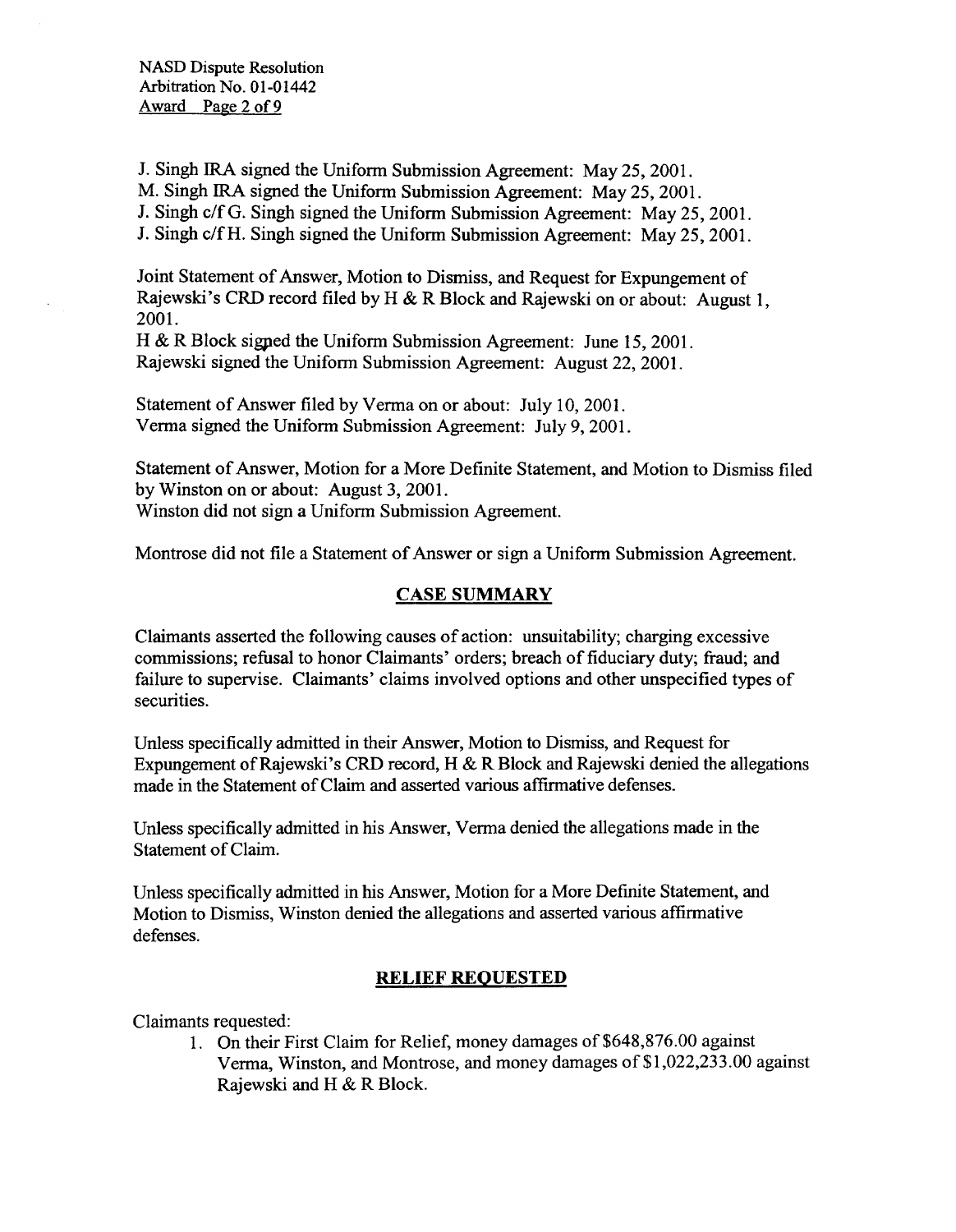- 2. On their Second Claim for Relief, money damages of \$59,000.00 against Verma, Winston, and Montrose.
- 3. On their Third Claim for Relief, money damages of \$648,876.00 against Verma, Winston, and Montrose, and money damages of \$1,322,233.00 to \$1,522.233.00 against Rajewski and H & R Block.
- 4. On their Fourth Claim for Relief, money damages of \$648,876.00 against Verma, Winston, and Montrose, and money damages of \$1,522,233.00 to \$1,722,233.00 against Rajewski and H & R Block.
- *5.* On their Fifth Claim for Relief, money damages of \$693,876.00 against Winston and Montrose, to the extent such damages have not already been awarded in connection with the Claimants' First through Fourth Claims for Relief, and money damages of \$1,522,233.00 to \$1,722,233.00 against H & R Block to the extent such damages have not already been awarded in connection with the Claimants' First, Third, and Fourth Claims for Relief.
- 6. On all claims, an award of attorneys' fees and costs, to defray the expense of bringing this action.
- 7. Such other and further relief as may appear just and proper.

In Claimants' Response to the Joint Motion by Respondent H & R Block and Rajewski to Dismiss, Claimants requested that the Panel deny the Motion in its entirety, and proceed to set dates for the hearing and final resolution of the claims set forth in the Statement of Claim.

In Claimants' Response to Winston's Motion for a More Definite Statement and Motion to Dismiss, Claimants requested that the Panel deny the Motion because the Statement of Claim specifies "the relevant facts and the remedies sought" as required by the NASD Code of Arbitration Procedure Section 103 14(a) and, as highlighted above, contains more than sufficient information to show Movant's active and damaging involvement in managing Claimants' accounts.

H & R Block and Rajewski requested that the panel hold Claimants responsible for making false claims; that this arbitration be dismissed; that Rajewski's CRD record be ordered expunged; and that the Claimants be ordered to compensate them for every cost, fee, and expense incurred in defending against this scurrilous action.

Verma requested that all claims against him be dismissed in total, that his CRD record be cleared of this bogus complaint, and that he not be burdened with any costs, including forum fees, and that the arbitrators award him such other relief as is just and proper.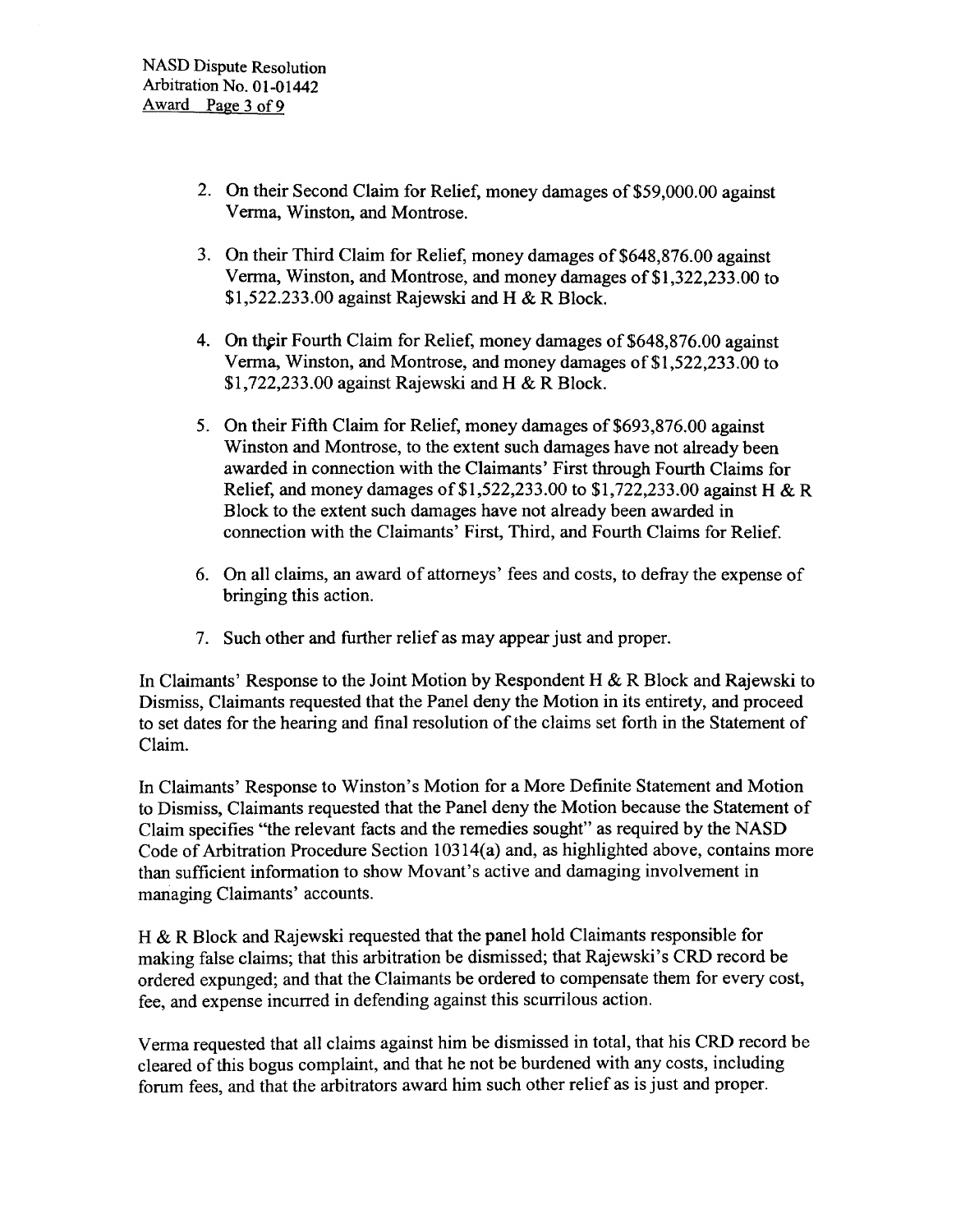Winston requested that the Panel dismiss the Statement of Claim in its entirety; grant the Motion for a More Definite Statement; grant the Motion to Dismiss the first and fourth claims against him; order that all references to this arbitration be expunged and stricken from his Forum U-4 as maintained with the Central Registration Depository; and award all other and further relief as is just and proper.

## **OTHER ISSUES CONSIDERED AND DECIDED**

# Pursuant to the Bankruptcy Order filed on or about December 7,2001 in the United States District Court for the Southern District of New York, all claims against Montrose Capital Management, Inc. were indefinitely stayed.

**An** Order filed on or about September 9,2002, in the United States District Court for the Eastern District of New York, indefinitely stayed this matter against Winston. A Modified Order filed on or about September 24,2002 in the United States District Court for the Eastern District of New York was then entered allowing this case to proceed against the remaining Respondents. **An** Order filed on or about January 23,2003, in the United States District Court for the Eastern District of New York lifted the stay against Winston.

By letter dated May 19,2003, Claimants withdrew all of their claims against Verma with prejudice.

At the hearing, Respondents filed a motion to dismiss the Statement of Claim on the grounds that no prima facie case was submitted by the Claimants. After due consideration, the Panel denied the motion.

The parties have agreed that the Award in this matter may be executed in counterpart copies or that a handwritten, signed Award may be entered.

## **AWARD**

After considering the pleadings, the testimony and evidence presented at the hearing, and the post-hearing submissions, the Panel has decided in full and final resolution of the issues submitted for determination as follows:

1. Claimant's claims are hereby denied in their entirety.

**2.** Any and all relief not specifically addressed herein is denied.

3. The Panel recommends the expungement of all reference to the above captioned arbitration from Respondent Michael Rajewski's registration records maintained by the NASD Central Registration Depository ("CRD"), with the understanding that pursuant to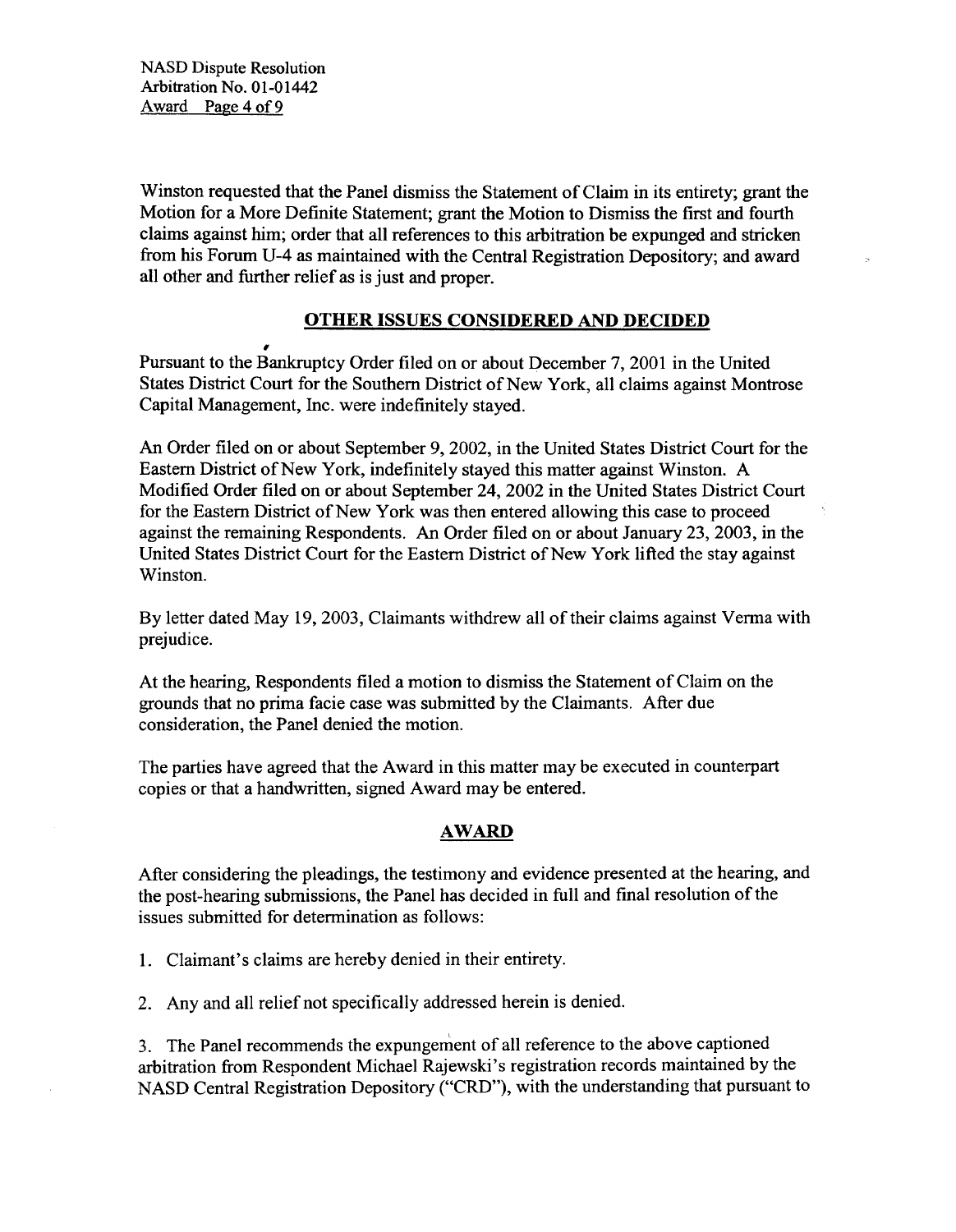**NASD** Dispute Resolution **Arbitration** No. **0** 1-0 1442 **Award** Pape *5* **of 9** 

NASD Notices to Members 99-09 and 99-54, Respondent Michael Rajewski must obtain confirmation from a court of competent jurisdiction before CRD will execute the expungement directive.

#### **FEES**

Pursuant to the Code, the following fees are assessed:

### **Filing Fees**

NASD Dispute Resolution will retain or collect the non-refundable filing fees for each claim:

Initial claim filing fee  $= $600.00$ 

### **Member Fees**

Member **fees** are assessed to each member firm that is a **party** in these proceedings or to the member firms that employed the associated persons at the time of the events giving rise to the dispute. Accordingly, **H** & R Block Financial Advisors, Inc. is **a party.** 

| Member surcharge        | $=$ \$3,000.00 |
|-------------------------|----------------|
| Pre-hearing process fee | $=$ \$ 600.00  |
| Hearing process fee     | $=$ \$5,000.00 |

#### **Adiournment Fees**

Adjournments granted during these proceedings for which fees were assessed:

| July 15, 16, 17, 18, and 19, 2003, adjournment by Claimants   | $=$ \$600.00 |
|---------------------------------------------------------------|--------------|
| July 15, 16, 17, 18, and 19, 2003, adjournment by H & R Block | $=$ \$600.00 |

#### **Forum Fees and Assessments**

The Panel has assessed forum fees for each session conducted. A session is any meeting between the parties and the arbitrators, including a pre-hearing conference with the arbitrators, that lasts four **(4)** hours **or** less. Fees associated with these proceedings are:

| One (1) Pre-hearing session with a single arbitrator $\omega$ \$450.00 |                 |            | $=$ \$ 450.00   |
|------------------------------------------------------------------------|-----------------|------------|-----------------|
| Pre-hearing conference: November 7, 2001                               |                 | 1 session  |                 |
| One (1) Pre-hearing session with Panel $\omega$ \$1,200.00             |                 |            | $=$ \$ 1,200.00 |
| Pre-hearing conference: June 12, 2002                                  |                 | 1 session  |                 |
| Ten (10) Hearing sessions $\omega$ \$1,200.00                          |                 |            | $=$ \$12,000.00 |
| Hearing Dates:                                                         | May 20, 2003    | 2 sessions |                 |
|                                                                        | May 21, 2003    | 2 sessions |                 |
|                                                                        | May 22, 2003    | 2 sessions |                 |
|                                                                        | October 2, 2003 | 2 sessions |                 |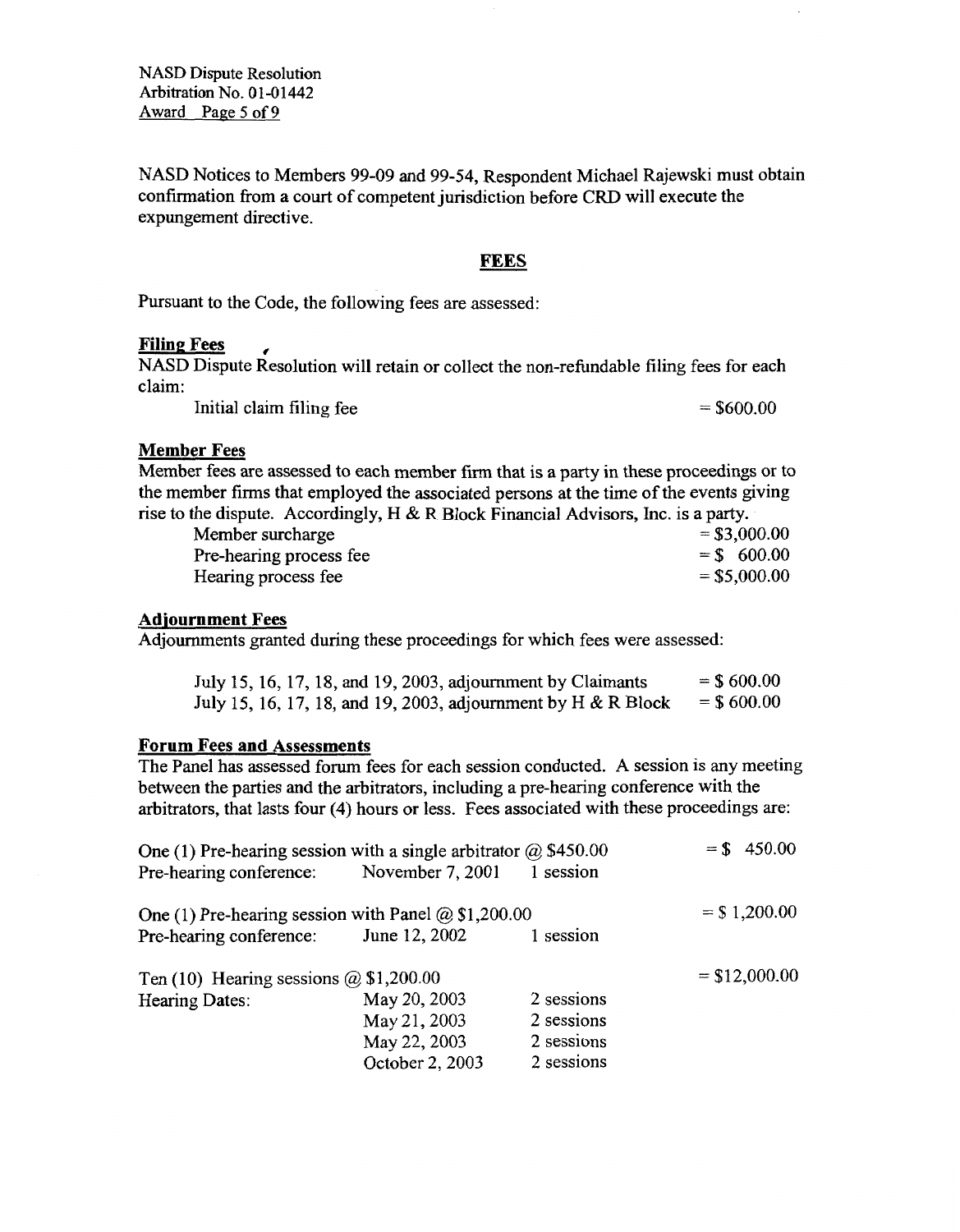|                         | October 3, 2003 | 2 sessions |                 |
|-------------------------|-----------------|------------|-----------------|
| <b>Total Forum Fees</b> |                 |            | $=$ \$13,650.00 |
|                         |                 |            |                 |

- **1.** The Panel has assessed \$6,825.00 **of** the **forum** fees jointly and severally against Claimants.
- 2. The Panel has assessed \$6,825.00 of the forum fees against H & R Block.

## **Administrative Costs**

Administrative cests are expenses incurred due to a request by a **party** for special services beyond the normal administrative services. These include, but not limited to, additional copies of arbitrator awards, copies of audio transcripts, retrieval **of** documents from archives, interpreters, and security.

|  | 1. H & R Block requested service | $=$ \$195.00 |
|--|----------------------------------|--------------|
|--|----------------------------------|--------------|

## **Fee Summary**

| 1. Claimants are jointly and severally liable for:                                                                                       |                                                                                              |
|------------------------------------------------------------------------------------------------------------------------------------------|----------------------------------------------------------------------------------------------|
| Initial Filing Fee                                                                                                                       | 600.00<br>$=$ \$                                                                             |
| Adjournment Fee                                                                                                                          | $=$ \$ 600.00                                                                                |
| Forum Fees                                                                                                                               | $=$ \$6,825.00                                                                               |
| <b>Total Fees</b>                                                                                                                        | $=$ \$8,025.00                                                                               |
| Less payments                                                                                                                            | $=$ \$2,400.00                                                                               |
| Balance Due NASD Dispute Resolution                                                                                                      | $= $5,625.00$                                                                                |
| 2. H & R Block is solely liable for:<br>Member Fees<br>Adjournment Fee<br>Forum Fees<br><b>Administrative Costs</b><br><b>Total Fees</b> | $=$ \$ 8,600.00<br>600.00<br>$=$ \$<br>$=$ \$ 6,825.00<br>195.00<br>$=$ S<br>$=$ \$16,220.00 |
|                                                                                                                                          | $=$ \$ 9,395.00                                                                              |
| Less payments                                                                                                                            | $=$ \$ 6,825.00                                                                              |
| Balance Due NASD Dispute Resolution                                                                                                      |                                                                                              |

All balances are payable to **NASD** Dispute Resolution and are due upon receipt pursuant **to** Rule 10330(g) of the Code.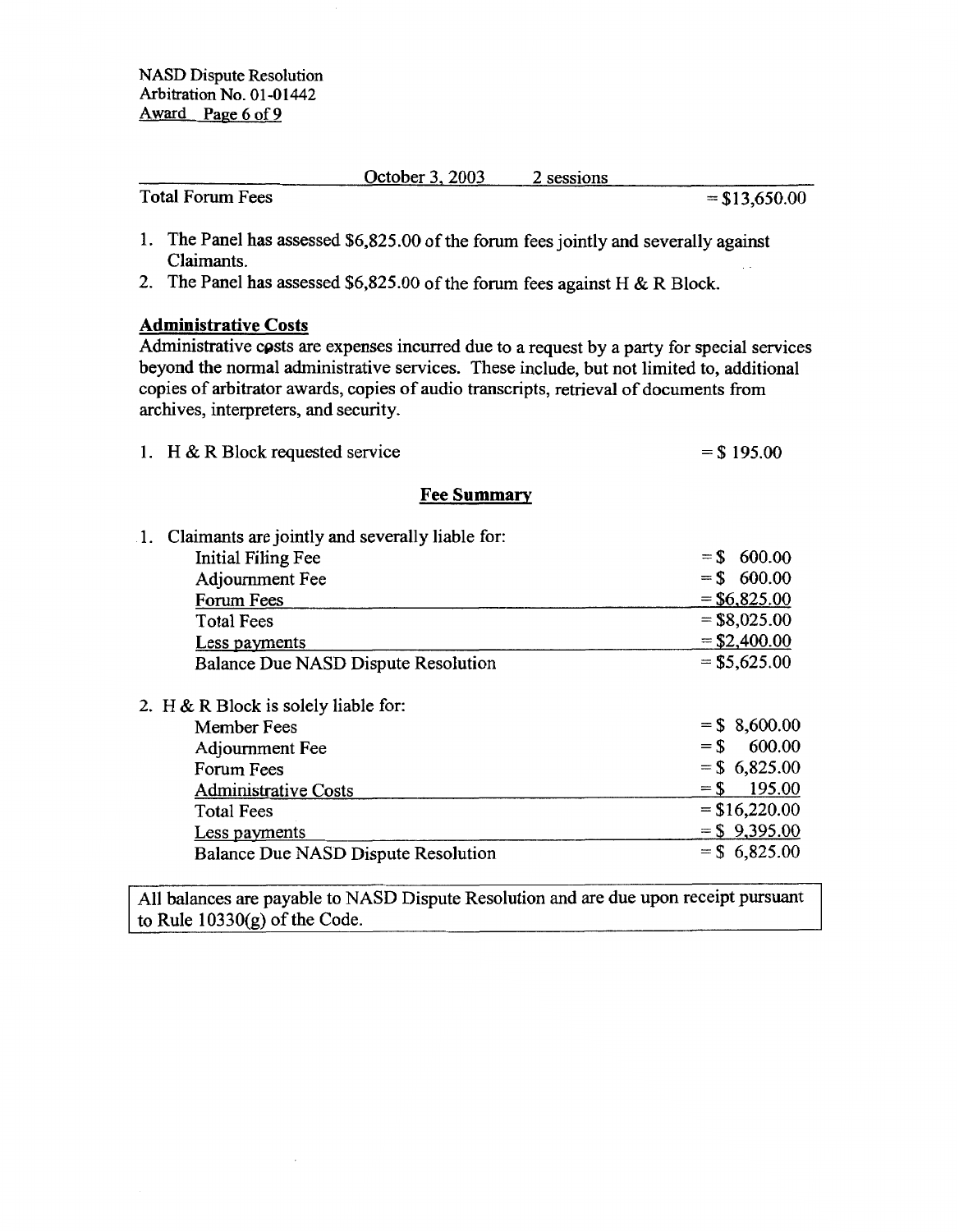**NASD Dispute Resolution** Arbitration No. 01-01442 Award Page 7 of 9

#### **ARBITRATION PANEL**

**Ricbard** W, Cutler, **Esq.** - **Public Arbitrator, Prcsidiag** *Chair*  **John F. Heimenlinger Michael W. Brody, Esq.** 

- 
- 

 $Non-Public Arbitrator$ 

### **Concurring Arbitrators' Signatures**

I, the undersigned arbitrator, do hereby affirm, pursuant to Article 7507 of the Civil Practice Law and Rules, that I am the individual described herein and who executed this instrument which is my award.

Richard W. Cutler, Esq. Public Arbitrator, Presiding Chairperson **Signature Date** 

John F. Heimerdinger Public Arbitrator

**Signature Date** 

Michael

Non-Public Arbitrator

Signature Date

**November** *14, 2003*  Date of Service (For NASD Dispute Resolution use only)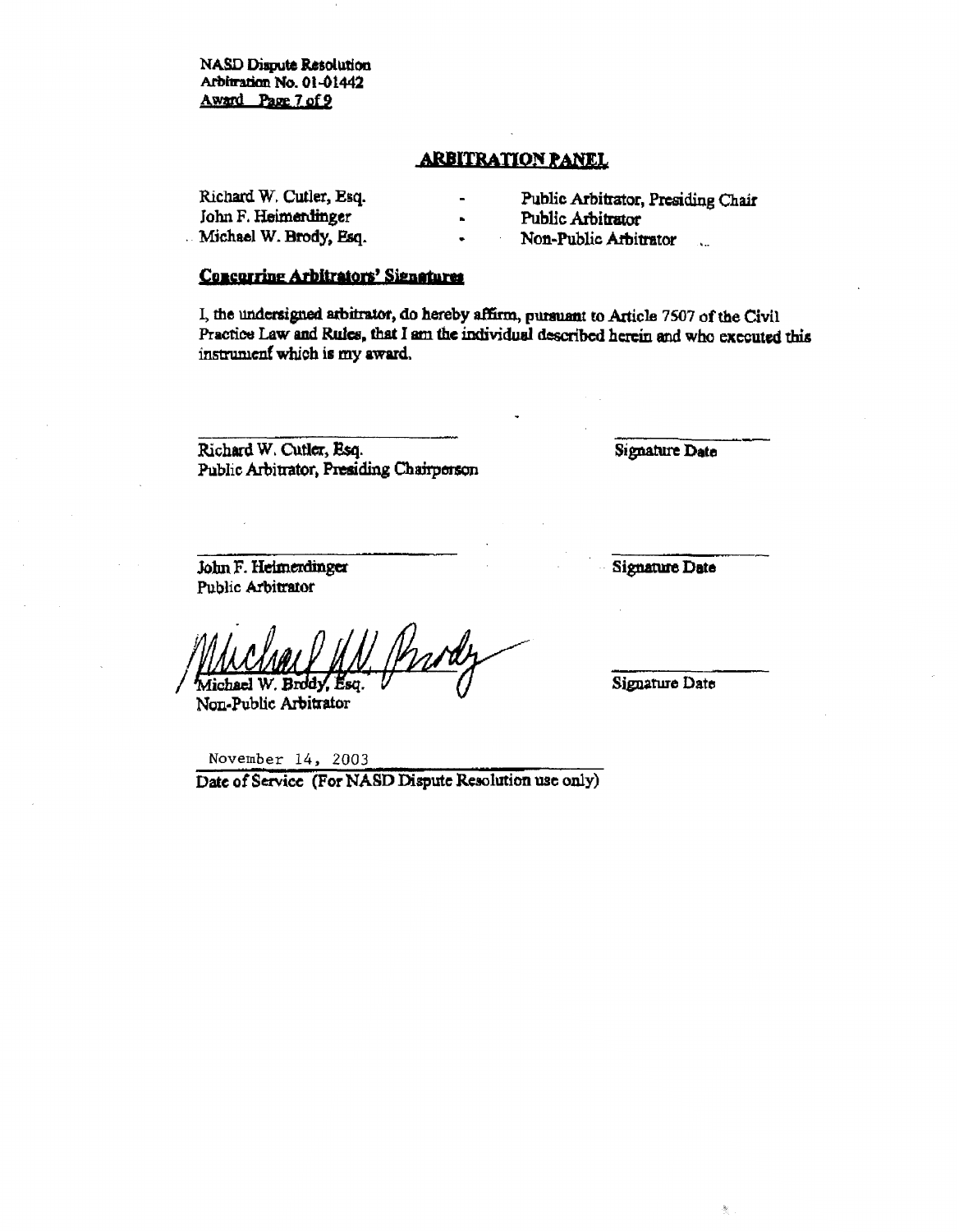**NASD Dispute Resolution** Arbitration No. 01-01442 Award Page 8 of 9

#### **ARBITRATION PANEL**

 $\overline{a}$ 

 $\overline{a}$ 

Richard W. Cutler, Esq. John F. Heimerdinger Michael W. Brody, Esq. Public Arbitrator, Presiding Chair

Public Arbitrator

Non-Public Arbitrator

#### **Concurring Arbitrators' Signatures**

I. the undersigned arbitrator, do hereby affirm, pursuant to Article 7507 of the Civil Practice Law and Rules, that I am the individual described herein and who executed this instrument which is my award.

Richard W. Cutler, Esq. Public Arbitrator, Presiding Chairperson

John F. Heimerdinger Public Arbitrator

Signature Date

,<br>weaker 12, 2003

Signature Date

Michael W. Brody, Esq. Non-Public Arbitrator

Signature Date

November 14, 2003

Date of Service (For NASD Dispute Resolution use only)